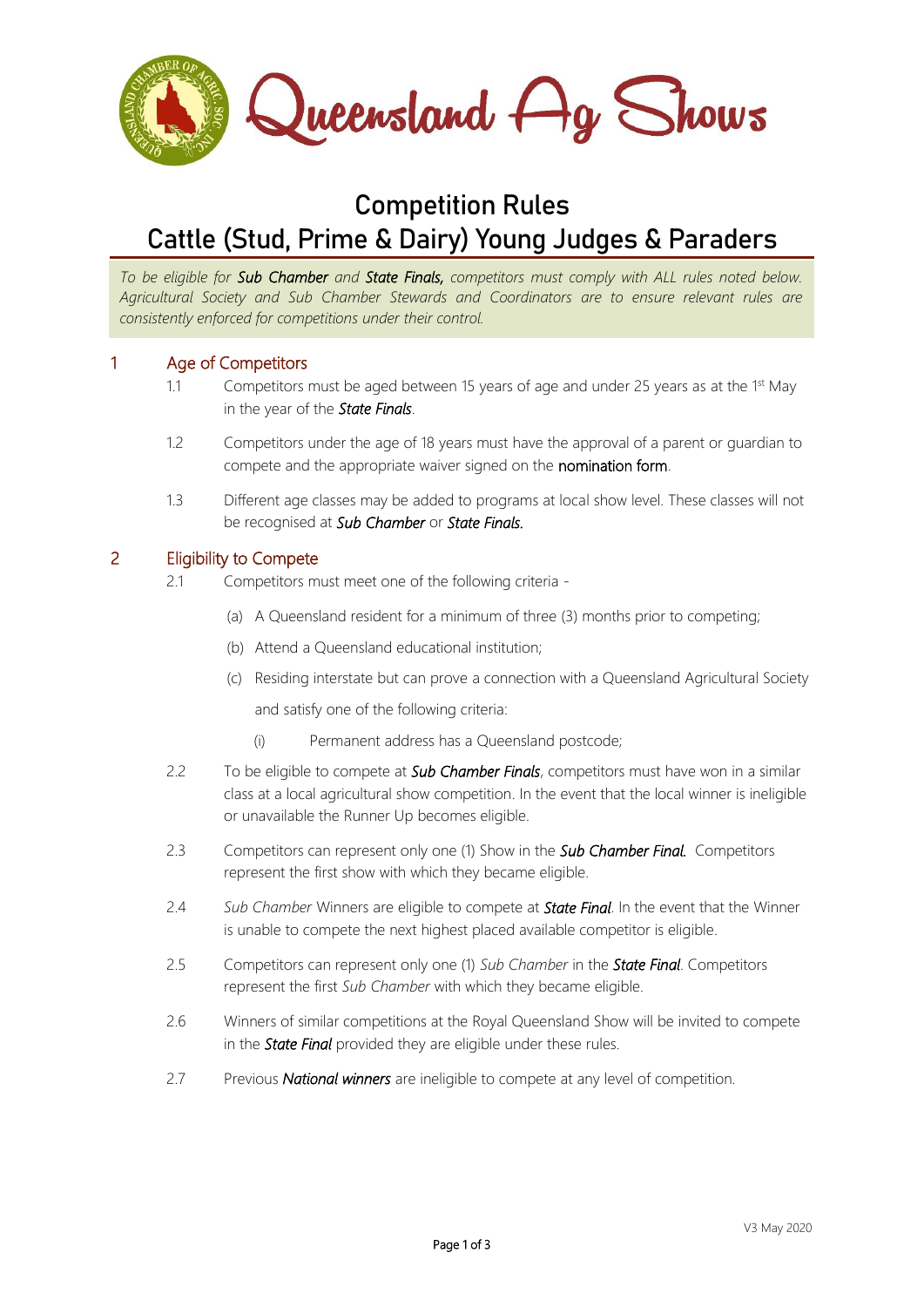

# 3 Entry Forms

- 3.1 *Entry Forms* are available at [www.queenslandshows.com.au.](http://www.queenslandshows.com.au/)
- 3.2 An *Entry Form* must be completed by all competitors at local Agricultural Show level.
- 3.3 Local Agricultural Show Stewards are to:
	- (a) Ensure *Entry Forms* are completed for all competitors and waivers are duly signed by eligible persons;
	- (b) Annotate the WINNER and RUNNER-UP *Entry Forms* appropriately (section included for local details);
	- (c) Forward WINNER and RUNNER-UP *Entry Forms* to the Agricultural Society hosting the *Sub-Chamber* final; and
	- (d) Forward a copy of WINNER and RUNNER-UP *Entry Forms* are sent to the *Sub Chamber* Coordinator/Secretary.
- 3.4 Separate Entry Forms must be completed for each competition entered.
- 3.5 Once all WINNER and RUNNER UP entry forms are received by the Sub Chamber Coordinator, eligible competitors (Winners for each Agricultural Show) are to be invited to be complete at Sub Chamber Finals. Competitors should be advised of time and place as soon as possible after decisions are made. IF a Winner is unable to attend the Sub Chamber Coordinator is to take immediate action to invite the Runner Up or next eligible competitor.

# 4 Parader Competitions Special Rules

*Paraders competitions are designed to determine the Parader who presents and parades an animal before a judge most effectively.* 

- 4.1 Paraders will parade their animals in a clockwise manner as is normal in a Cattle Judging Ring at the discretion of the Judge.
- 4.2 No glitter is permissible on animals or paraders. Cattle are to be presented in their natural, clean state.
- 4.3 Stud Beef Paraders must wear a white dust coat and not display any name or logo at the Steward's discretion.
- 4.4 Paraders will not wear lace up footwear to parade any animal to ensure compliance with workplace health and safety regulations.
- 4.5 Beef Cattle Paraders may lead a Steer, Heifer or Bull under 20 months.
- 4.6 Dairy Cattle Paraders may lead a Dry Dairy Female under 36 months.